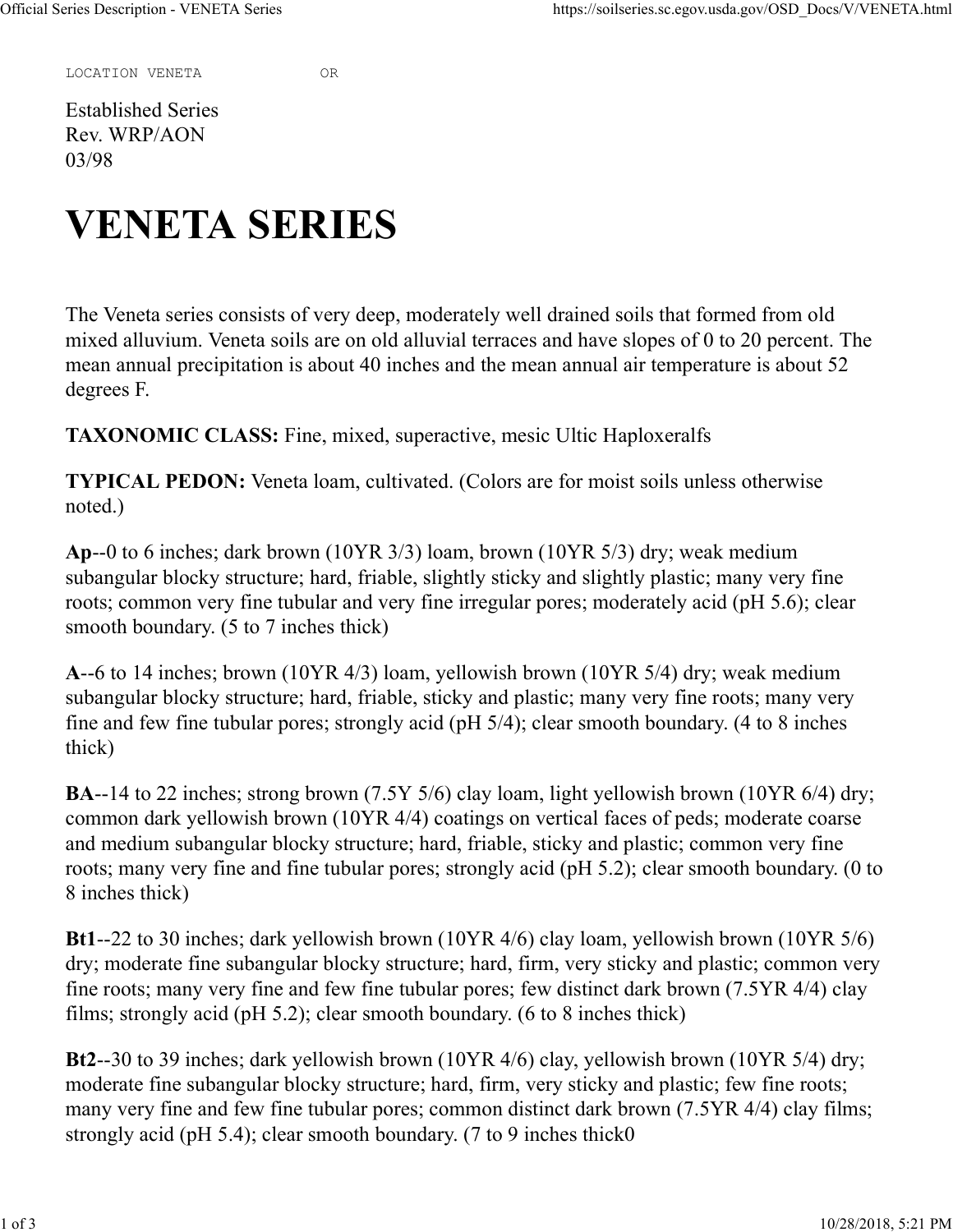2Bct--39 to 49 inches; strong brown (7.5YR 5/6) clay, very pale brown (10YR 7/3) and pale brown (10YR 6/3) dry; moderate coarse prismatic structure; extremely hard, very firm, very sticky and very plastic; common distinct dark brown (7.5YR 4/4) clay films; few very fine roots; common very fine tubular pores; strongly acid (pH 5.4); abrupt smooth boundary. (8 to 10 inches thick) Official Series Description - VENETA Series<br>
2Bct--39 to 49 inches; strong brown (7.5YR 5/6) clay, very pale brown (10YR 7/3) and pale<br>
brown (10YR 6/3) dry; moderate coarse prismatic structure; extremely hard, very firm,

2C--49 to 60 inches; mottled yellowish brown (10YR 5/6 and 10YR 5/8) gray (10YR 6/1) and light olive brown (2.5Y 5/4) clay; massive; very firm, very sticky, very plastic; few very fine tubular pores; few medium slickensides; strongly acid (pH 5.4).

TYPE LOCATION: Lane County, Oregon; approximately three miles southeast of Veneta on Fleck Road, 50 feet east and 70 feet south of fence corner, in the NW1/4 NE1/4 NW1/4 sec. 8, T. 18 S., R. 5 W.

RANGE IN CHARACTERISTICS: The soils are usually moist but are dry between depths of 4 and 12 inches for 60 to 80 consecutive days during the summer. The mean annual soil temperature ranges from 53 degrees to 55 degrees F. The sola are 40 to 60 inches thick. Hue in the sola is 10YR or 7.5YR. Depth to the 2Bct horizon is 24 to 40 inches.

The A horizon has value of 3 or 4 moist and 5 or 6 dry, and chroma of 2 through 4 moist and dry. It is moderately or strongly acid.

The Bt horizon has value of 4 or 5 moist, 5 through 7 dry and chroma of 4 through 6. It is silty clay, clay loam, or clay and averages 35 to 45 percent clay in upper part of the Bt horizon and 55 to 65 percent clay in the 2Bct horizon. Few faint to distinct high chroma redox concentrations are below a depth of 20 inches in some pedons and redox depletions with chroma of 2 or less are below a depth of 30 inches in other pedons.

Intermittent thin contrasting layers are within the clay C horizons in some pedons. These layers are variegated light gray (10YR 7/1), strong brown (7.5YR 5/8), brown (7.5YR 5/4), and red (2.5YR 4/8) sandy loam to sand.

COMPETING SERIES: These are the Bateman, Freezener, Jumpoff, Lettia, Manzanita, Melbourne, Oak Grove, and Oakland series. Bateman soils lack a discontinuity, have 35 to 45 percent clay throughout the argillic horizon and are commonly mottled above a depth of 40 inches. Freezener soils lack the finer clay discontinuity and have moist hue redder than 7.5YR in the argillic horizon. Jumpoff soils lack the discontinuity in the argillic horizon, have less than 55 percent clay and lack mottles throughout. Lettia discontinuity in the argillic horizon, have less than 55 percent clay and lack mottles throughout. Lettia soils have an argillic horizon with 35 to 50 percent clay and 25 percent or more medium and coarser sand. Manzanita soils have moist value of 3 in some part of the B horizon, lack the fine clay discontinuity in the lower part of the argillic horizon and have mean annual soil temperature of about 57 degrees F. Oak Grove soils have an umbric epipedon, and have hue redder than 7.5YR in the B horizon. Oakland soils are 20 to 40 inches deep to paralithic contact.

GEOGRAPHIC SETTING: Veneta soils are on stream terraces and low foothills at elevations